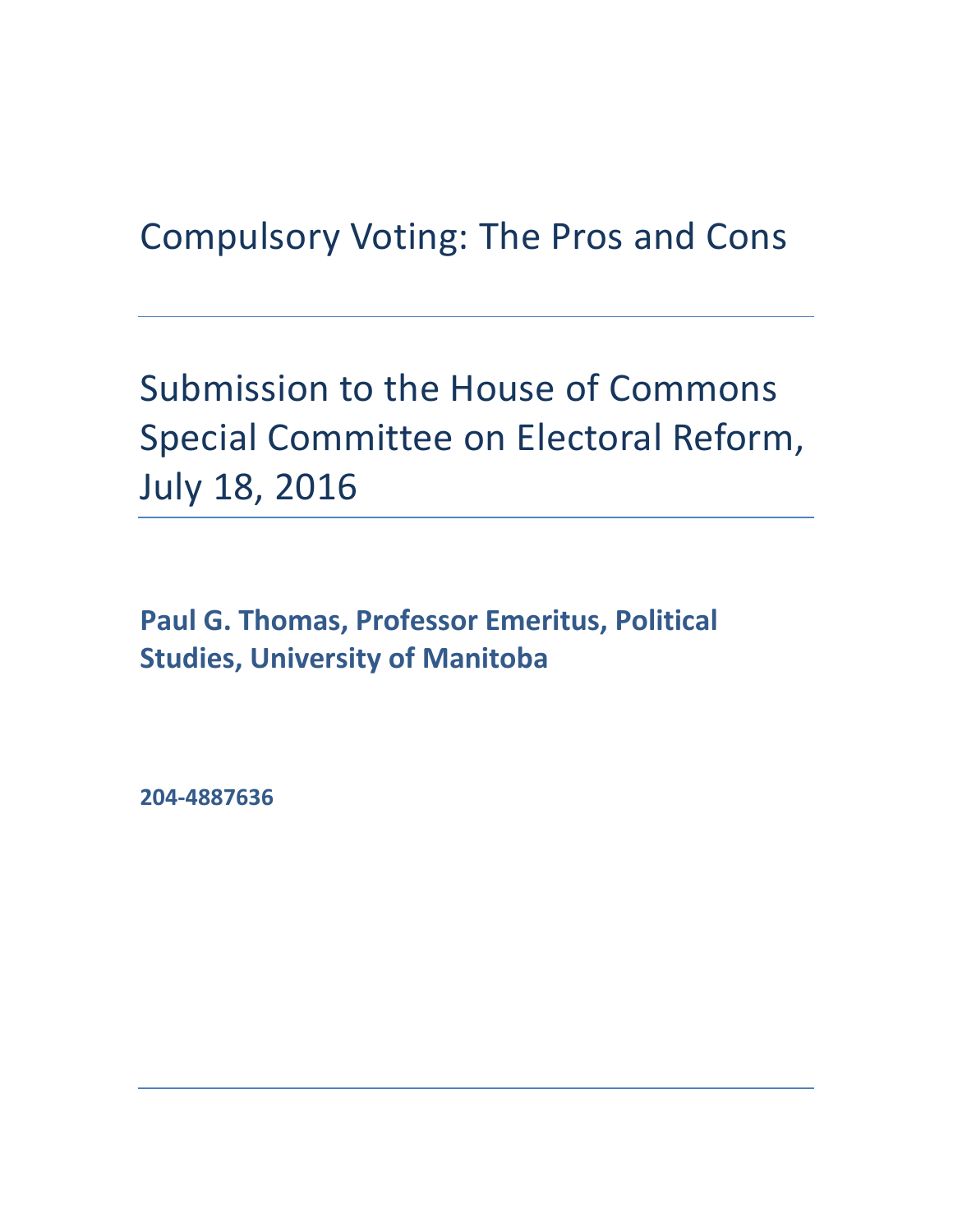## Compulsory Voting: The Pros and Cons

The country is engaged in a debate over the process and the eventual choice of a new electoral system as the Trudeau government seeks to fulfill the Liberal election promise to replace the current First –Past-The- Post system before the 2019 federal election. Somewhat neglected in the debate so far has been the other Liberal promise to consider the adoption of compulsory voting (CV) for future elections. The question of whether or not to adopt CV raises interesting philosophical, legal, political and practical administrative issues.

The main reason for considering CV is to increase the turnout rate in elections. There was an increased turnout in the October 2015 election, but in general turnout had been declining slowly but steadily over several decades, with some rare exceptions. There is also the related concern that the voting population is not representative of society at large. Young adults, aboriginals, less well-educated and lower income citizens (these categories overlap) typically turnout in fewer numbers compared to other socio-economic groups. Low turnout is deemed to be unhealthy in a democracy because it leads to less legitimate, less responsive and less effective government.

The simplest and least costly way of increasing turnout would be to adopt a law requiring everyone to vote. Enforcement in different countries varies from being strict to weak. A modest fine for non-voting, with an exemption based on a valid reason, is used in Australia to encourage attendance at the polls. Some countries use "shaming", by posting names of non-voters. There is some research evidence that suggests compulsion contributes to a habit or cultural norm of voting within some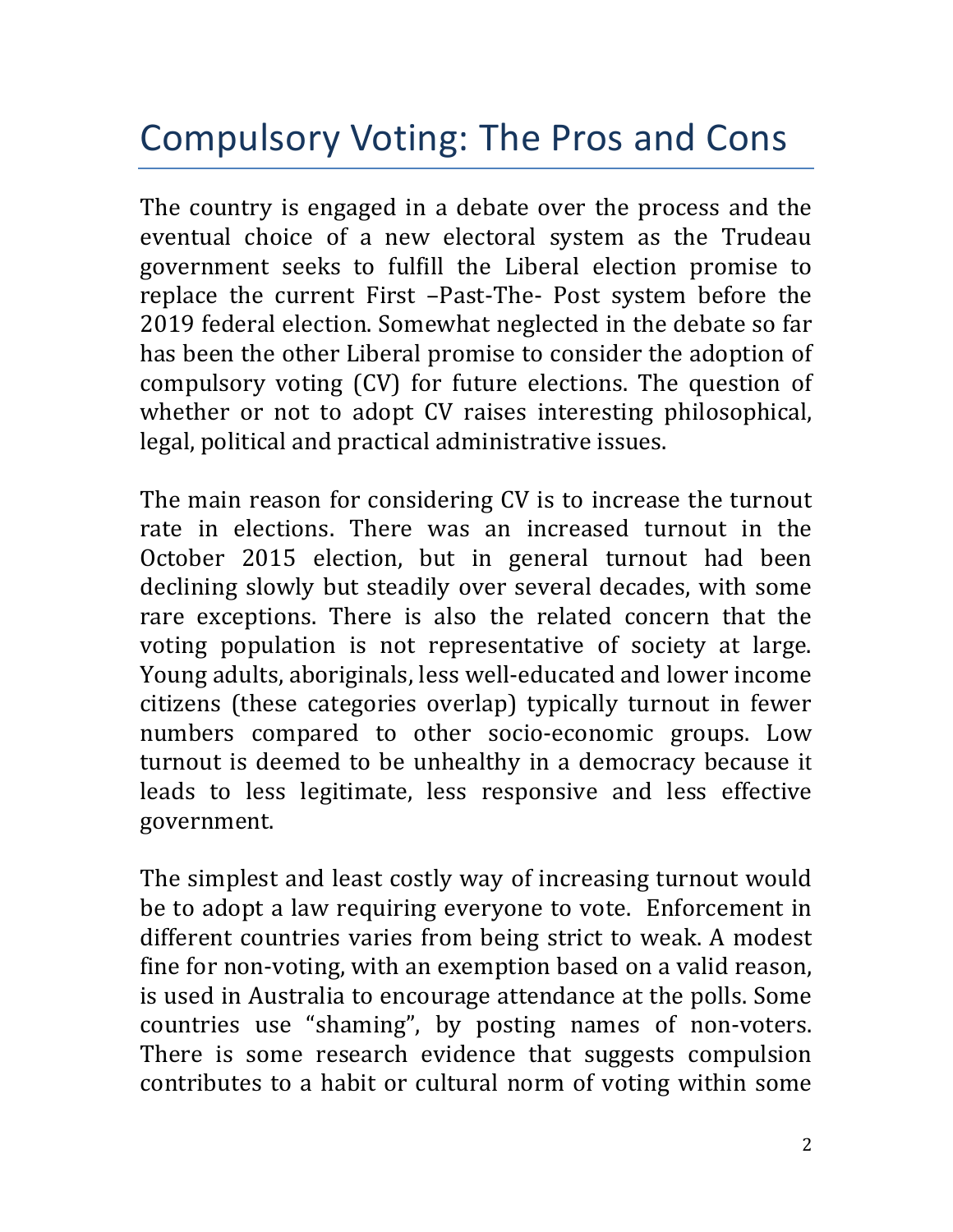societies. CV laws require voters to show up at the polls, but nothing prevents them from casting empty or spoiled ballots, perhaps as a protest against the compulsion involved or against the choices offered.

Over 20 countries have CV laws. Australia is the established democracy with the longest history of CV that dates back to 1924. It is generally seen to have a sound democracy in which turnouts in national elections are routinely in the low 90% range (calculated on the basis of enrolled voters, not the total eligible voting population) compared to Canadian turnouts in the mid- 60% range. However, higher turnouts do not automatically lead to vibrant democracy and good government. Egypt and the Congo also have CV and no one regards them as paragons of democratic virtue and good governance.

On a philosophical and legal level, CV raises the question of whether requiring citizens to vote is an appropriate infringement on individual liberty, the right to choose, in order to achieve certain collective benefits for society. If the Canadian Charter of Rights and Freedoms guarantees eligible citizens the right to vote, is there not an inverse right not to vote?

Proponents of CV argue against such an inverse right because there are presumed to be collective benefits such as increasing the representativeness of the voting population, increasing the responsiveness of governments to previously disengaged voters and over time building increased public support for the political system and for government actions. Just as citizens are required to pay taxes and serve on juries, the proponents argue, requiring them to vote in support of a healthy democracy represents an appropriate obligation associated with citizenship.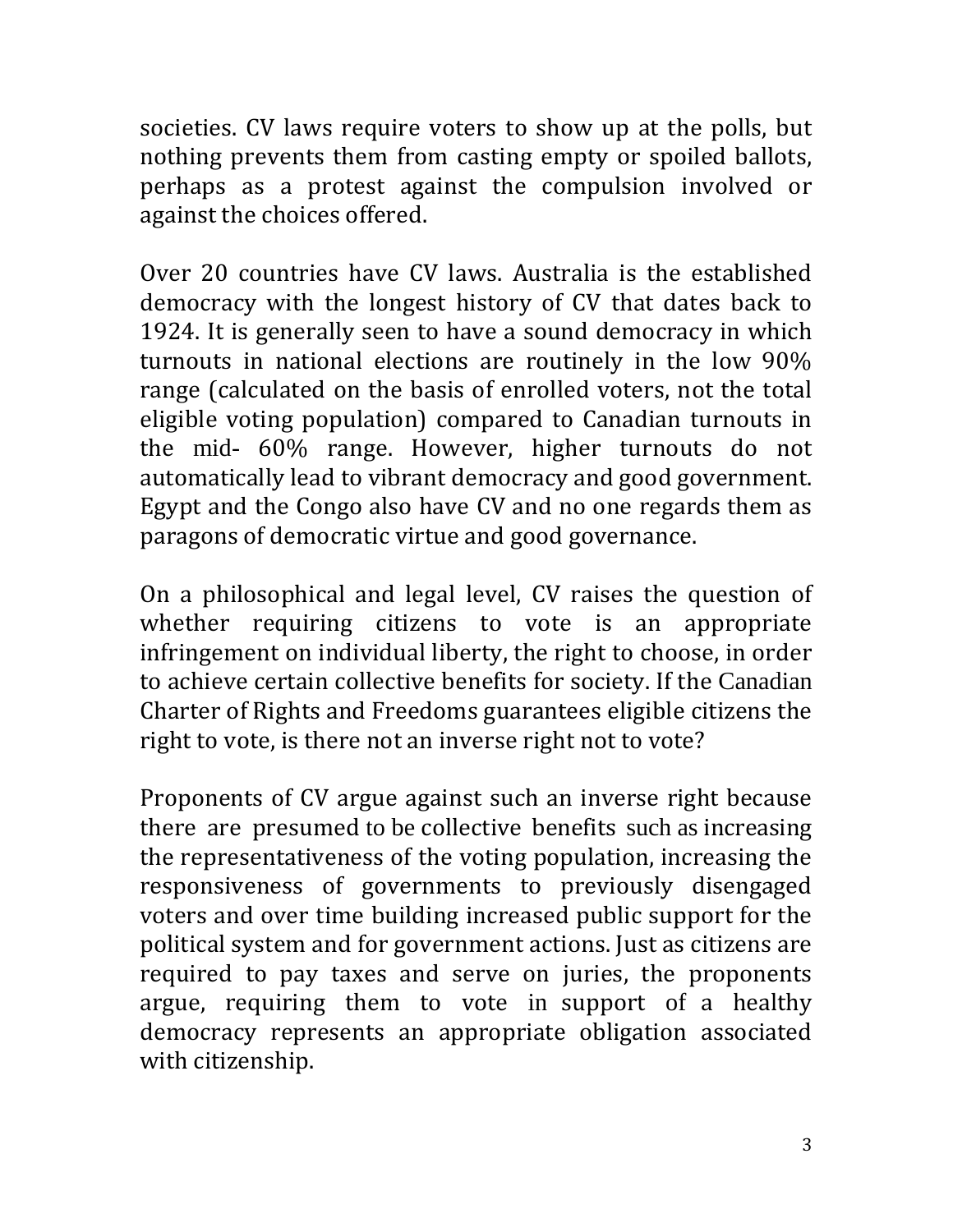Some critics of CV argue that non-voting is a form of political speech that sends a message about dissatisfaction with the political system or with the actors involved. In contrast, others suggest that non-voting may reflect a reasonable level of satisfaction or a rational calculation that the casting of one vote will make no difference on election outcomes and/or the direction of government policies.

A proponent of CV might respond that non-voting is not an effective form of protest because the message being sent is so unclear. He or she might suggest that dissatisfaction should not be confused with indifference on the part of apathetic citizens who have little sense of civic duty and make lame excuses like they are too busy to vote. For such people who are truly indifferent, advocat of CV would argue that voting might involve<br>a minor inconvenience but there would be no great a minor inconvenience but there would be philosophical case for abstaining since they supposedly do not care one way or the other.

Another critical perspective is that CV will bring politically ignorant voters to the polls in greater numbers. Poorly educated and inattentive voters, it is argued, are more susceptible to sensational advertising, including negative attack ads. Bringing apathetic and ill informed voters to the polls may lead to "random" voting that counters the votes cast by conscientious voters who make the effort to inform themselves about the issues and party stances.

There are several counter arguments to this claim. First, voters may be ill informed but they are not dumb. . Regardless of educational background and socio-economic status, all of us have trouble understanding the complexities of modern government. Second, under CV, parties would have to appeal beyond their narrow bases of support and this may cause them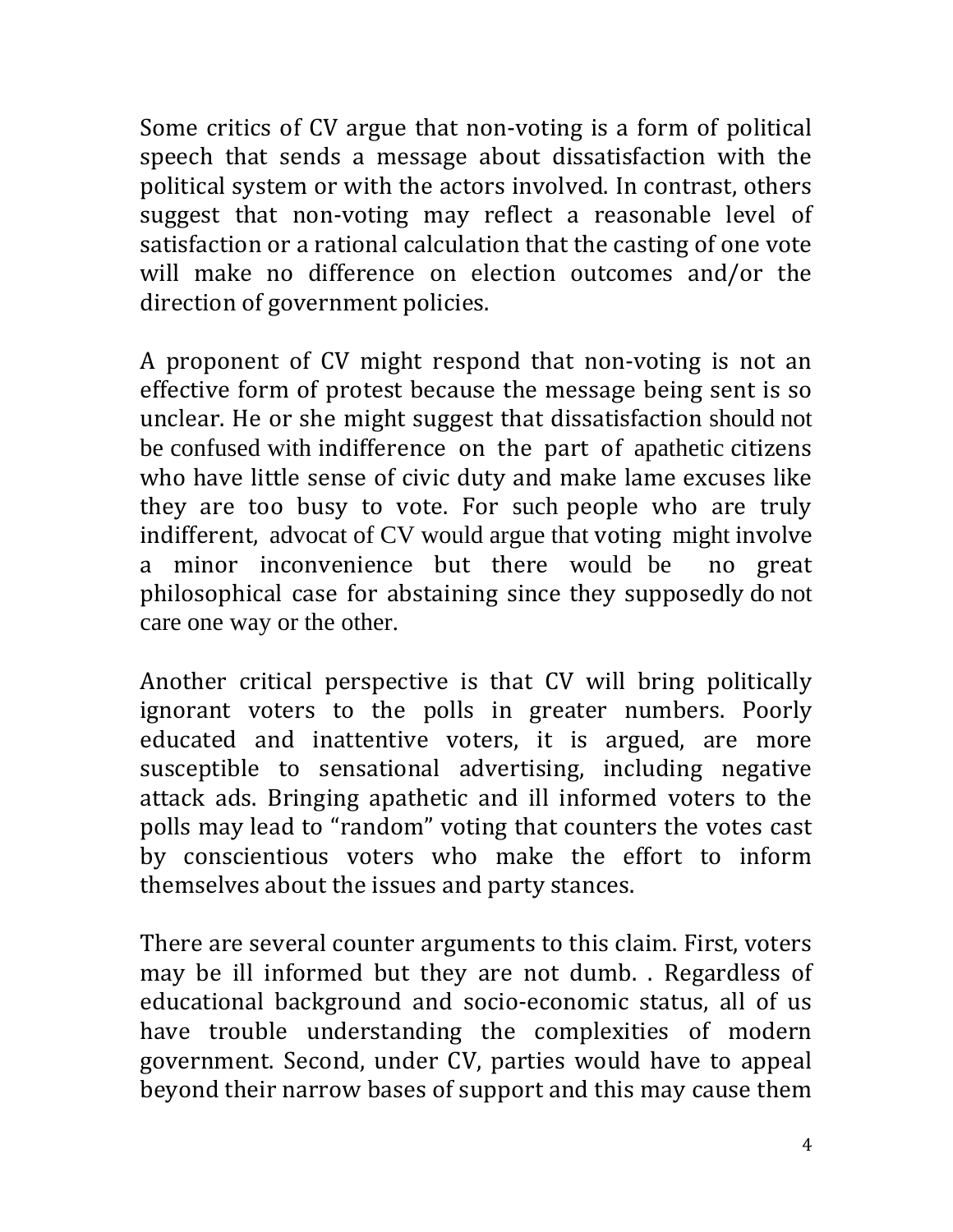to make more serious efforts to engage all voters. Many people claim to be disgusted by the negativity of modern campaigns and the need to broaden their base of support may lead parties to become less mindlessly adversarial in their appeals to voters. Third, with guaranteed higher turnouts, parties would have to spend less on get-out-the-vote activities. This might lead them to focus less on fund raising and spend more time on policy development.

Any debate on electoral reform involves partisan calculations. In the case of adopting CV there will be more or less informed speculation about which political parties would benefit most. Specifying the impacts of CV on the fortunes of different parties is hampered by the lack of adequate data. Intuitively one might assume that, by bringing a higher percentage of lower socioeconomic voters to the polls, CV would favour more left of center parties that present progressive policies of economic and social reform. There is indeed some evidence that this can happen but a lot will depend on the dynamics of party competition in a particular country, including the number of parties that compete for public office. Also, parties would behave differently under CV, such as seeking to broaden their appeal, so it is difficult to make unequivocal predictions from past experience that moving to CV would benefit one party more than others.

There are also many practical legal and administrative questions related to the adoption of CV. Would CV be introduced through amendment of the constitution or in the Canada Elections Act? What sorts of circumstances would qualify as a valid reason for non-voting? What types of sanction would be used to encourage compliance? If fines are used, would a court or some other public body adjudicate appeals of those fines? If there is fines, what would be the amount? Would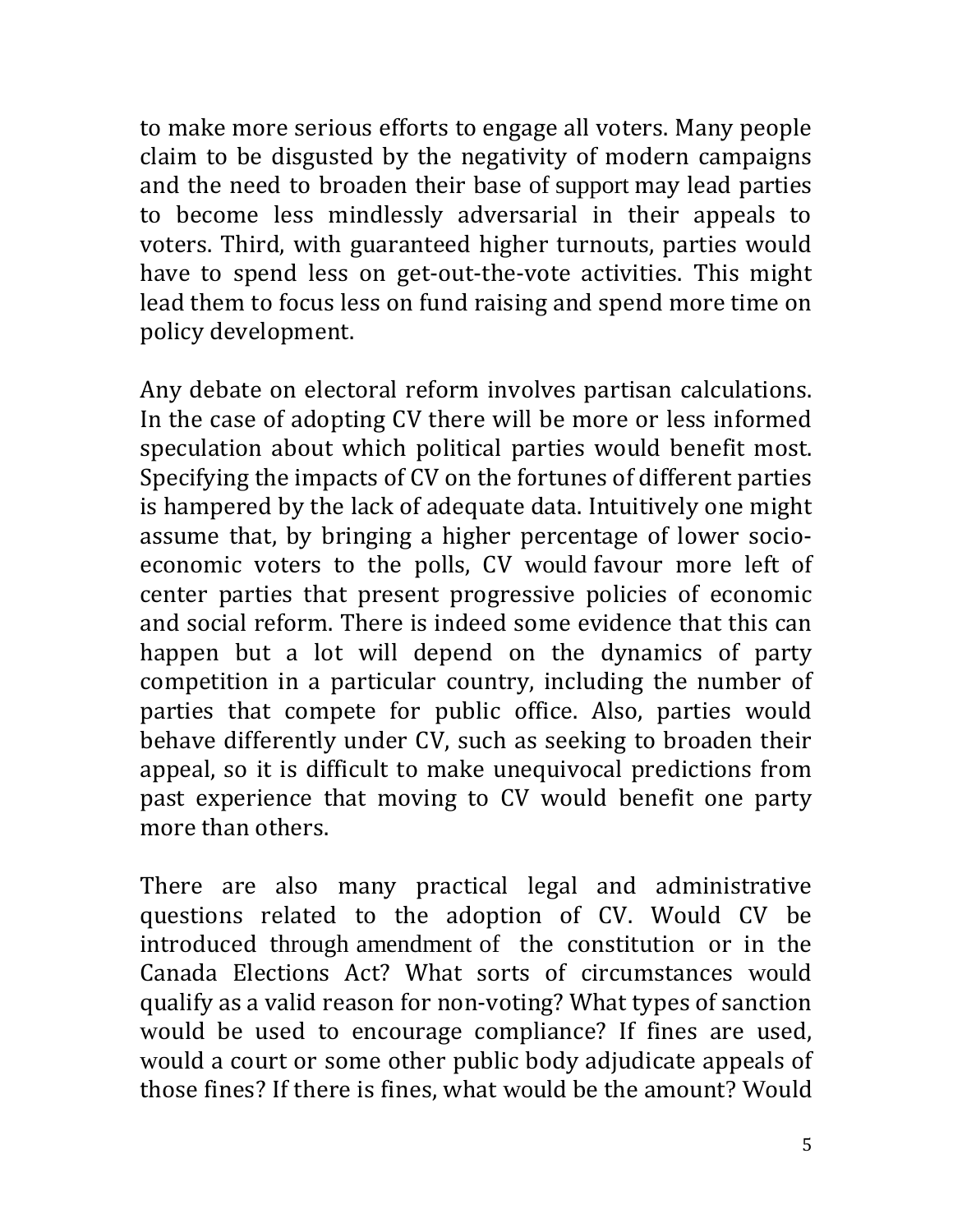some groups (e.g., citizens who are disabled, ill or infirm) be exempt? What should be done when people cannot afford or refuse to pay a fine? Should Elections Canada, or perhaps the Commissioner of Elections, be responsible for collection? Should revenues from fines be used to defray some of the expenses involved with administering elections? These are some of the practical questions tat need to asked and answered.

Experience in countries with CV indicates that there will be a higher percentage of invalid votes. Whether this is a result of protest voting or lack of understanding is not entirely clear. If the electoral system and the related ballot format were new and complicated, the number of invalid votes would probably rise significantly. If Canada adopted CV there would have to be an extensive educational campaign conducted by Elections Canada (whose mandate would have to recognize this duty) to prepare its staff, political parties and candidates and, most importantly, voters.

Increasing turnout has been the primary aim of CV laws. From the experience of other countries we know that turnout increases when CV is adopted. However, it is impossible to generalize with certainty about the percentage increase in turnout that will result from the adoption of CV. The two main factors that will affect the size of the increase are the effectiveness of the compulsory voting model and the prevailing rate of turnout prior to the adoption of CV. A country with an existing low level of turnout will experience a higher percentage increase than a country where the turnout rate is alrdy relatively high.

In Canada the turnout (calculated as a percentage of eligible, registered voters, not the total eligible voting population) in the October 2015 election increased to 68.3%, the highest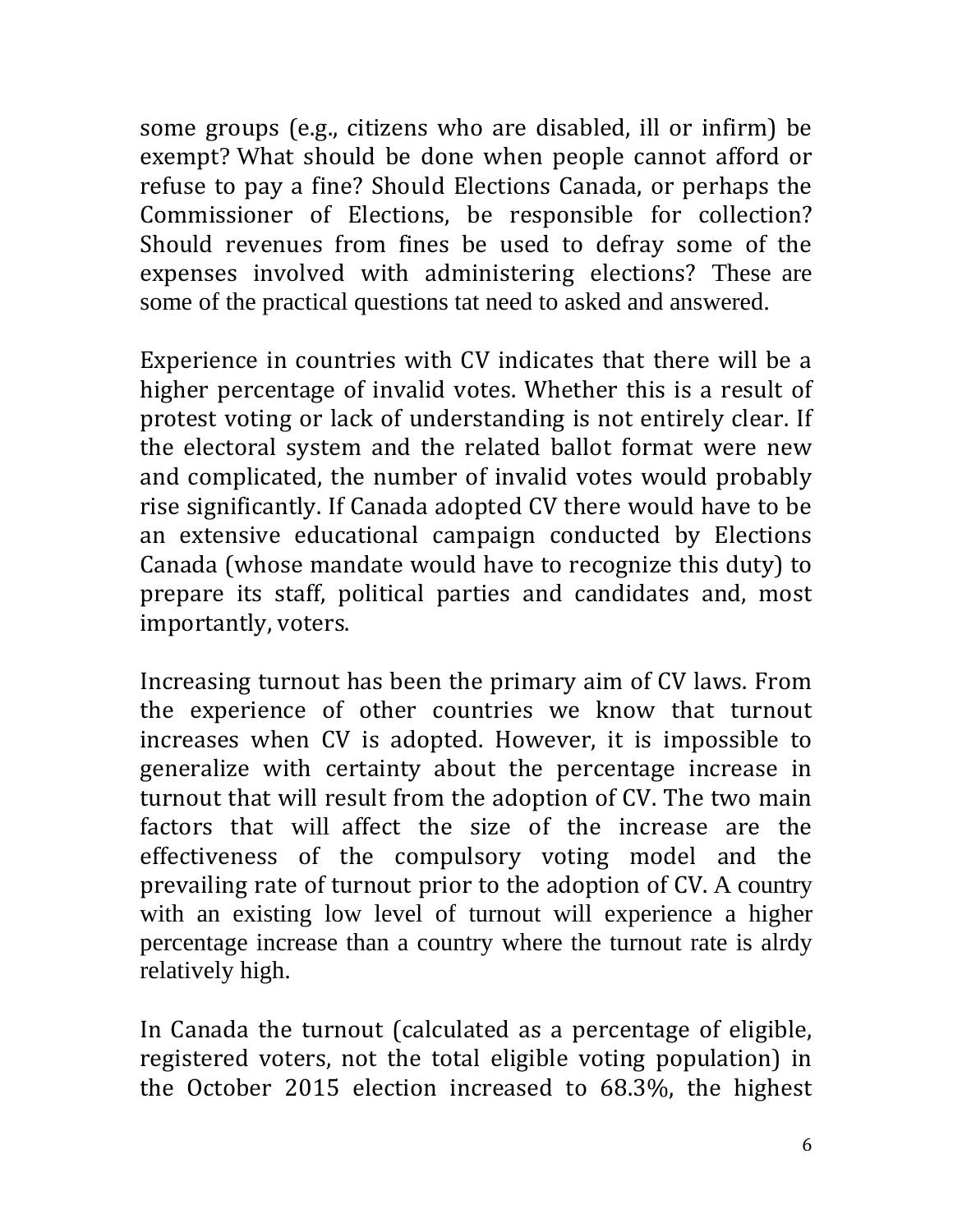since 1993 when the turnout was 69.6%. Since Confederation the median turnout in national elections has been in the 70% range. These percentages provoke the question: How low must the turnout be, over what period of time, to justify the use of compulsion to cause most people to vote. In 2015 President Obama gave a speech calling for consideration of CV when the turnout in mid-term elections for Congress was only 38%. Is the legitimacy of the whole governing process fatally compromised when more people fail to vote than actually vote? There has been a superiority complex in Canada that our turnout rates have always exceeded those in the USA. However, we need to recognize that the Canadian percentages would be less flattering if the calculations were made on the basis of all eligible voters, not just those who took the trouble to register.

In my judgment there is no compelling reason to adopt CV in Canada at this time. The simultaneous introduction of a new electoral system and CV would have both foreseen and unforeseen consequences. It would lead to voter confusion, which goes against public preference for an easily understood voting system that has a simple ballot format. If electoral happens, almost any replacement for FPTP will to a greater or lesser degree reduce the perception of citizens that their votes are "wasted" because they do not contribute to the election of MPs. This could bring up turnout slightly. Elections Canada could take further steps to encourage and facilitate voting, such as pre-registration of young people approaching voting age, voting at any location in the country, automated voting at the polls, and eventually on-line voting.

As the above discussion makes clear, the aims (both official and unofficial) and the impacts of CV go beyond increased turnout. As with other types of electoral reform, political parties and